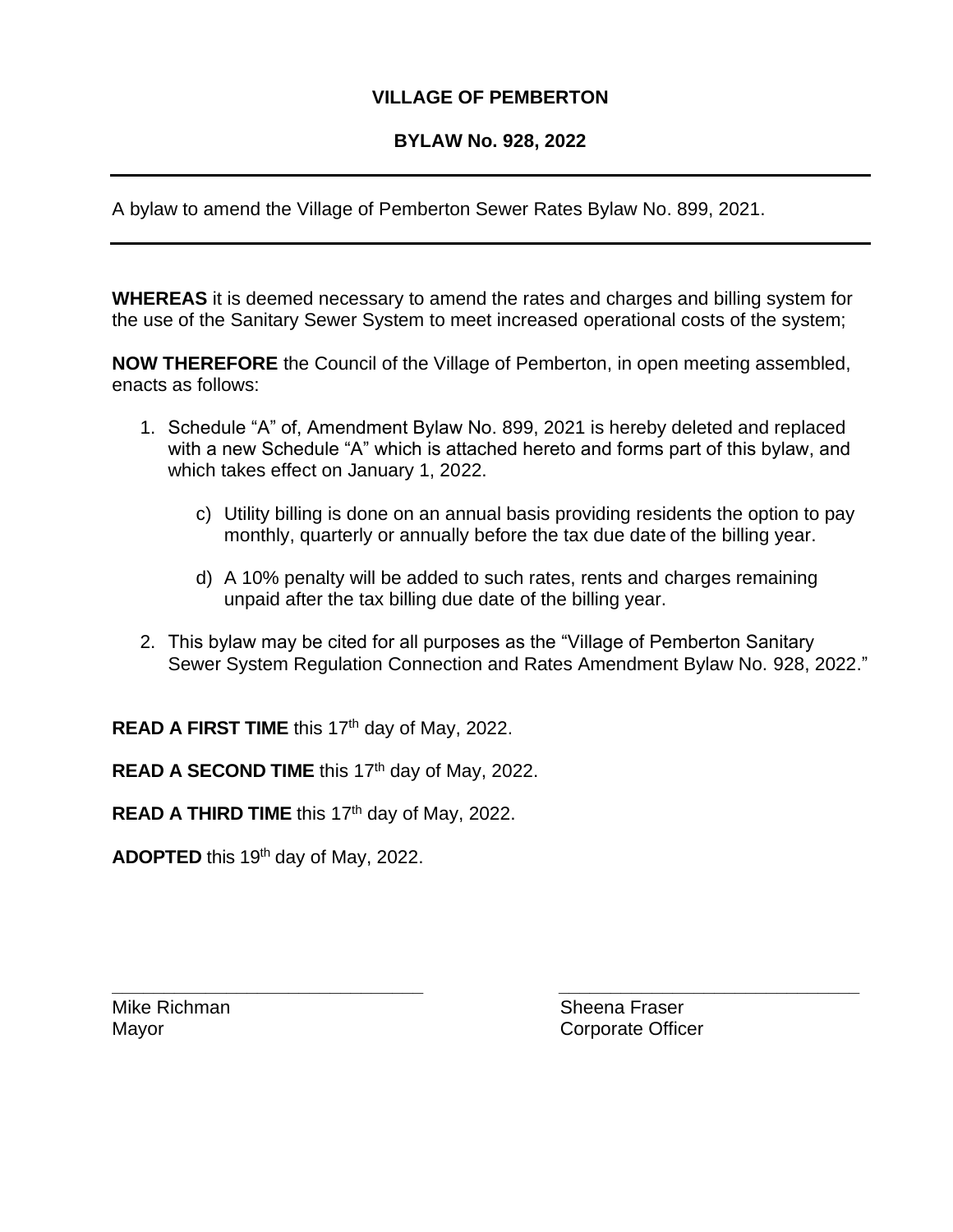## VILLAGE OF PEMBERTON Bylaw No. 928, 2022 Schedule "A"

| <b>2022 Annual Sewer Rates</b> |                                                                       |                            |          |                    |
|--------------------------------|-----------------------------------------------------------------------|----------------------------|----------|--------------------|
| Flat Rates (Billed Annually)   |                                                                       |                            |          |                    |
|                                |                                                                       | 2021                       |          | 2022               |
|                                | <b>Domestic</b>                                                       |                            |          |                    |
|                                | 1. Seniors housing projects                                           | \$<br>372.01               | \$       | 386.84             |
|                                | 2. Single family dwellings & trailers                                 | \$<br>570.26               | \$       | 593.00             |
|                                | -In addition, per residential suite in a S/F dwelling                 | \$<br>284.98               | \$       | 296.34             |
|                                | 3. Apartments/Duplexes/Multi-family dwellings - per unit              |                            |          |                    |
|                                | - under 1,000 sq.ft.                                                  | \$<br>373.79               | \$       | 388.69             |
|                                | - over 1,000 sq.ft.                                                   | \$<br>570.26               | \$       | 593.00             |
|                                | 4. Bed & Breakfast service, guest/rooming house                       | \$<br>815.16               | \$       | 847.66             |
|                                | -in addition, per rental room for $> 2$ rooms                         | \$<br>131.66               | \$       | 136.91             |
|                                | - in addition, per residential suite                                  | \$<br>284.98               | \$       | 296.34             |
|                                | 5. Swimming Pool                                                      | \$                         | \$       |                    |
|                                |                                                                       |                            |          |                    |
|                                | <b>Commercial</b>                                                     |                            |          |                    |
|                                | 1. Motels, Hotels, Inns, Lodges                                       | \$<br>82.14                | \$       | 85.41              |
|                                | - per room (with or without bath)                                     | \$<br>113.82               | \$       | 118.36             |
|                                | - per room (with kitchen)                                             | \$<br>131.66               | \$       | 136.91             |
|                                | - for each pool &/or hot tub                                          | \$                         | \$       | $\overline{a}$     |
|                                | 2. Strata Hotel                                                       | \$<br>820.14               | \$       | 852.84             |
|                                | - per room (with or without bath)                                     | \$<br>113.82               | \$       | 118.36             |
|                                | - per room (with kitchen)                                             | \$<br>131.66               | \$       | 136.91             |
|                                | - per room (with kitchen and laundry)                                 | \$<br>284.98               | \$       | 296.34             |
|                                | - laundry facility                                                    | \$<br>325.65               | \$       | 338.63             |
|                                | - for each pool or hot tub                                            | \$                         | \$       |                    |
|                                | 3. Beauty parlours and barber shops (per chair)                       | \$<br>696.08               | Ś        | 723.83             |
|                                | 4. Cafe, restaurant, coffee shop or dining room                       |                            | \$       |                    |
|                                | -40 seats maximum (including seasonal/outdoor seating)                | \$<br>1,727.76             | \$       | 1,796.65           |
|                                | -over 40 seats                                                        | \$<br>2,564.87             | \$       | 2,667.13           |
|                                | 5. Food & Beverage preparation facilities < 1000 sq. ft.              | \$<br>696.08               | \$       | 723.83             |
|                                | -total area = $1,000 - 2,000$ sq. ft.                                 | \$<br>1,043.69             | \$       | 1,085.30           |
|                                | -total area $=$ > 2,000 sq. ft.                                       | \$<br>1,391.85             | \$       | 1,447.34           |
|                                | 6. Medical/Dental Practice - one practitioner                         | \$<br>1,120.40             | Ś        | 1,165.07           |
|                                |                                                                       | \$<br>560.01               | \$       | 582.34             |
|                                | - per additional practitioner<br>7. Retail stores, $<$ 1000 sq. ft.   | \$<br>696.08               | \$       |                    |
|                                | $-$ > 1000 sq. ft.                                                    | \$<br>1,739.16             |          | 723.83             |
|                                | 8. Banks, offices < 1,000 sq. ft.                                     | \$<br>780.93               | \$<br>\$ | 1,808.50<br>812.07 |
|                                |                                                                       | \$                         |          |                    |
|                                | $-$ > 1,000 sq. ft.<br>9. Service stations, garages, card locks, etc. | \$<br>2,364.73<br>1,568.29 | \$       | 2,459.01           |
|                                |                                                                       | \$                         | \$       | 1,630.82           |
|                                | -in addition - for unmetered vehicle wash facility                    |                            | \$       |                    |
|                                | 10. Laundries - for each washing machine                              | \$<br>325.65               | \$       | 338.63             |
|                                | (or minimum annual charge)                                            | \$<br>1,629.45             | Ś.       | 1,694.42           |
|                                | 11. Unmetered industrial/commercial usage                             | \$<br>1,140.53             | \$       | 1,186.00           |
|                                | 12. Beverage rooms, lounges, pubs                                     | \$<br>2,611.40             | \$       | 2,715.52           |
|                                | 13. Greenhouse or Nursery (adjusted seasonal rate)                    | \$<br>696.08               | \$       | 723.83             |
|                                | 14. Water Bottling - unmetered                                        | \$<br>696.08               | \$       | 723.83             |
|                                |                                                                       |                            |          |                    |
|                                | <u>Institutions</u>                                                   |                            |          |                    |
|                                | 1. Schools, per classroom                                             | \$<br>917.28               | \$       | 953.85             |
|                                | 2. Churches (flat rate)                                               | \$<br>696.08               | \$       | 723.83             |
|                                | 3. Hospitals, Emergency Services Stations                             | \$<br>1,924.96             | \$       | 2,001.71           |
|                                | -hospitals, in addition per bed                                       | \$<br>155.37               | \$       | 161.56             |